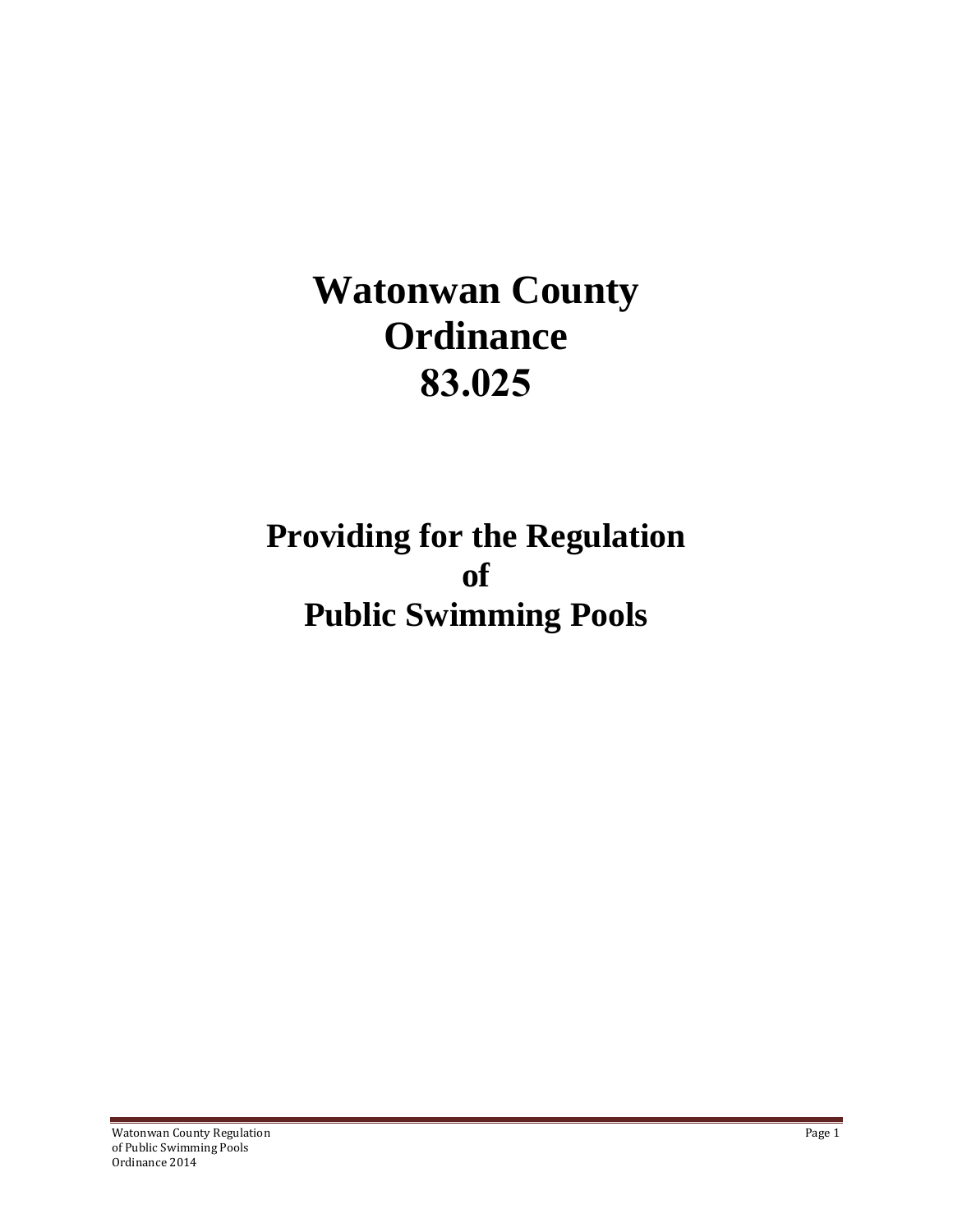## **TABLE OF CONTENTS**

| <b>SECTION 1</b>  | Purpose and Authority               |
|-------------------|-------------------------------------|
| <b>SECTION 2</b>  | Scope                               |
| <b>SECTION 3</b>  | Administration                      |
| <b>SECTION 4</b>  | Definitions                         |
| <b>SECTION 5</b>  | <b>Review of Construction Plans</b> |
| <b>SECTION 6</b>  | Licensure                           |
| <b>SECTION 7</b>  | Inspection                          |
| <b>SECTION 8</b>  | Suspension of License               |
| <b>SECTION 9</b>  | <b>Revocation of License</b>        |
| <b>SECTION 10</b> | <b>Appeals Procedure</b>            |
| <b>SECTION 11</b> | Severability                        |
| <b>SECTION 12</b> | Penalties                           |
| <b>SECTION 13</b> | Variances                           |
| <b>SECTION 14</b> | <b>Effective Date</b>               |

Statutes and Rules referenced in this Ordinance can be accessed to read or download at this website: https://www.revisor.mn.gov/pubs/

BE IT AND IT IS HEREBY RESOLVED by the Watonwan County Board of Commissioners, State of Minnesota, under the authority of Minnesota Statutes, Chapters, 145A and 375 that:

An Ordinance providing for the licensing and inspection of public swimming pools; regulating their design, construction, operation, and maintenance, and providing for the administration and enforcement thereof; be and herby is established as follows: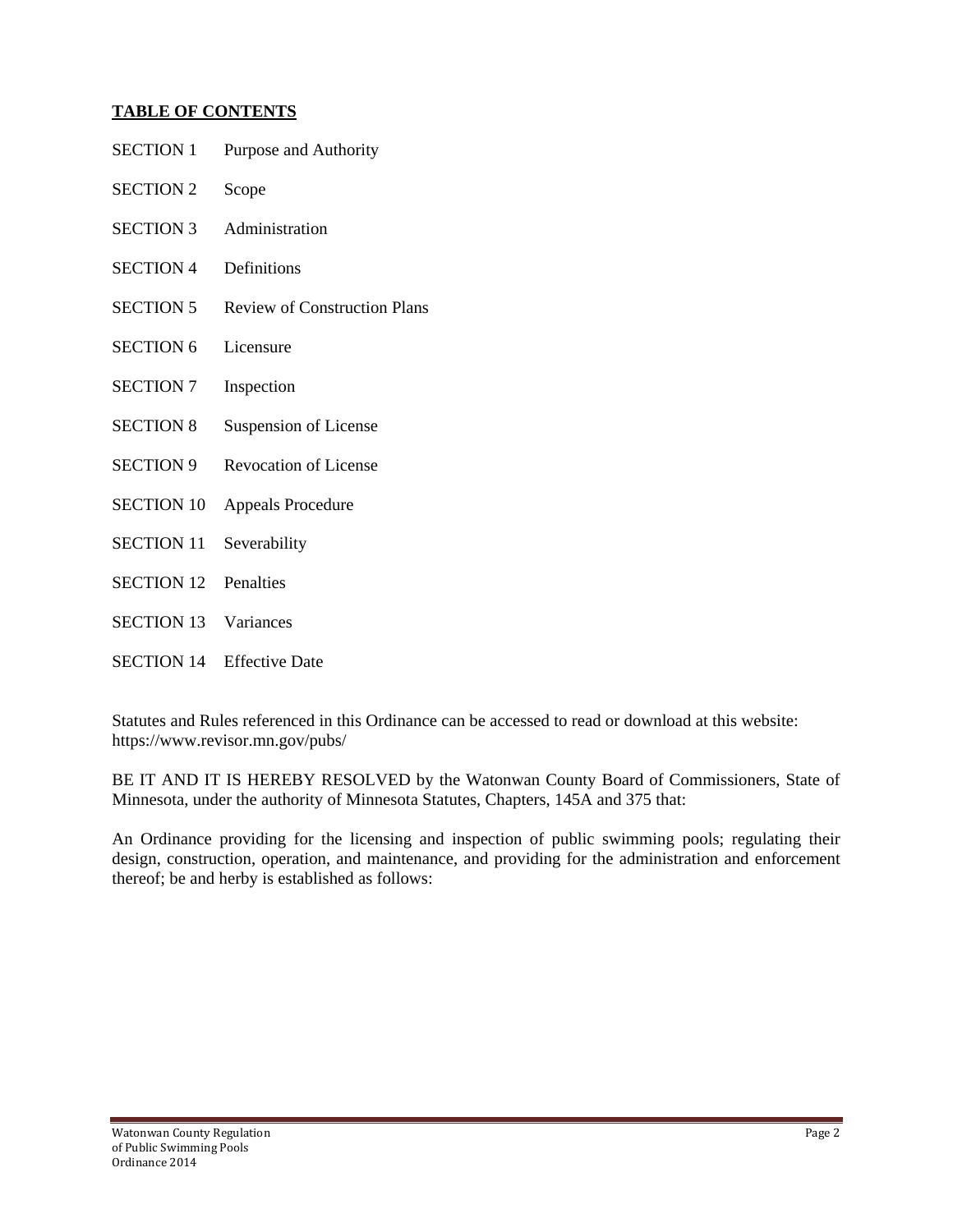#### **SECTION 1: Purpose and Authority**

- 1.1 The purpose and intent of this Ordinance is to provide a standard for the design, construction, operation, and maintenance of public swimming pools so that public health and safety will be maintained.
- 1.2 This Ordinance establishes the minimum standards; as defined in Minnesota Rules, Parts 4717.0150 to 4717.3970, and Minnesota Statutes, Section 144.1222 (with the exception of Subdivision 3).
- 1.3 Minnesota Rules, Chapter 4717, and Minnesota Statutes, Section 144.1222, in effect on the effective date of this Ordinance, and all future revisions thereof, are hereby adopted by reference and made part of this Ordinance.

#### **SECTION 2: Scope**

This Ordinance shall be applicable to all public swimming pools which are located in Watonwan County, Minnesota as defined in Minnesota Rules, Part 4717.0250, and this Ordinance.

#### **SECTION 3: Administration**

This Ordinance shall be administered by the Brown-Nicollet Environmental Health Department, hereinafter referred to as the "Regulatory Authority."

#### **SECTION 4: Definitions**

Words, phrases, and terms used in the Ordinance shall be given the same meaning as those set forth in Minnesota Rules, Part 4717.0250, and this Ordinance. The following definitions shall apply in the interpretation and the enforcement of this Ordinance:

- 4.1. **Appeals Board** shall consist of the Chairperson and Vice Chairperson of the Brown-Nicollet Community Health Board or their designated appointees, and the Environmental Health Director or a designated agent.
- 4.2 **Approved** shall mean acceptable to the Regulatory Authority based on determination of conformity with principals, practices, and generally recognized standards that protect public health.
- 4.3 **Board** shall mean the Watonwan County Board acting under the provisions of Minnesota Statutes, Chapter 145A, as the Board of Health.
- 4.4 **Commissioner of Health** shall mean the Minnesota Commissioner of Health.
- 4.5 **County** shall mean Watonwan County.
- 4.6 **Environmental Health Department** shall mean the Brown-Nicollet Community Health Board and its environmental health staff.
- 4.7 **Environmental Health Director** shall mean the Brown-Nicollet Community Health Board's Environmental Health Director and any related staff acting under the Board's authority.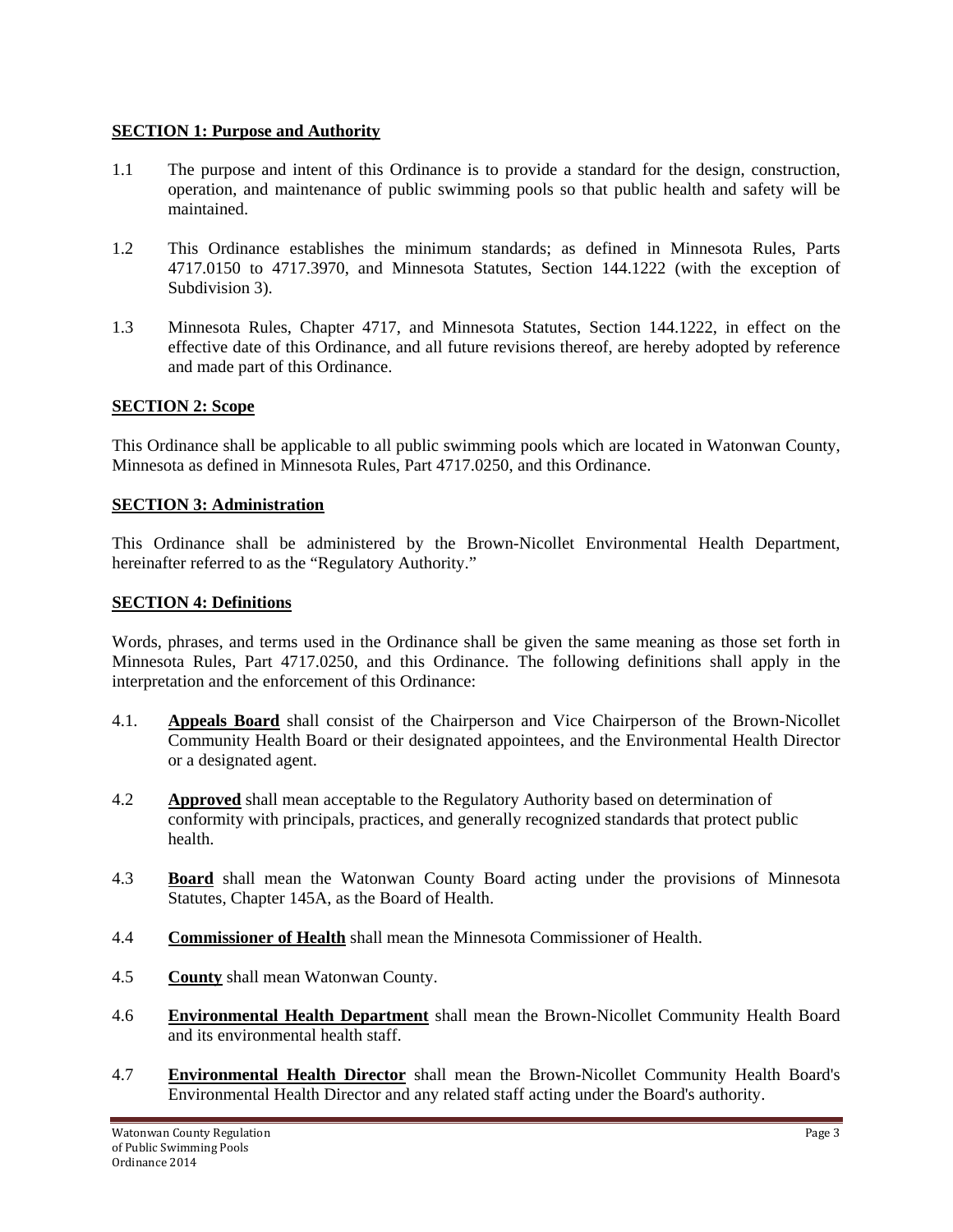- 4.8 **Licensee** shall mean the person who has been given the authority by the issuance of a license by the County to establish, operate, manage, and/or maintain a facility or activity regulated by County ordinances or as otherwise designated in the County Ordinance.
- 4.10 **Person** shall mean an individual, firm, corporation, partnership, association, or other entity including the United States government, any interstate body, the state, and any agency, department, or political subdivision of the state.
- 4.11 **Private Residential Swimming Pool** shall mean any swimming pool located on private property under the control of the homeowner, the use of which is limited to swimming or bathing by members of the homeowner's family or their invited guests and is not used as part of a business. (The design, construction, and operation of such pools are not subject to the provisions of Minnesota Rules, Chapter 4717).
- 4.11 **Public Swimming Pool** shall mean any swimming pool, other than a private residential swimming pool, that is: (1) open to the public generally, whether for a fee or free of charge; (2) open exclusively to members of an organization and their guests; (3) open to residents of a multiunit apartment building, apartment complex, residential real estate development, or other multifamily residential area; (4) open to patrons of a lodging establishment or other public accommodation facility; (5) operated by a person in a park, school, licensed child care facility, group home, motel, camp, resort, club, condominium, manufactured home park, or political subdivision, with the exception of swimming pools at family home day-cares licensed under Minnesota Statutes, Section 245A.14, Subdivision 11, Paragraph (a).
- 4.12 **Regulatory Authority** shall mean the Brown-Nicollet Environmental Health Department, its Director or other designated agent.
- 4.13 **Special Purpose Pool** shall mean treatment pools, therapeutic pools, and special pools for water therapy whirlpools, spas, cold plunge, plunge pools, waterslides and wave pools.
- 4.14 **Variance** shall mean any modification or variation to the requirements of this Ordinance where it is determined that, by reason of exceptional circumstances, the strict enforcement of this Ordinance would cause unnecessary hardship.
- 4.15 **Wading pool** shall mean any pool used or designed to be used exclusively for wading or bathing and a maximum depth of twenty-four (24) inches.

#### **SECTION 5: Review of Construction Plans**

When a public pool in the jurisdiction of the Regulatory Authority is licensed or to be licensed under the provisions of Minnesota Rules, Chapter 4717; is constructed, installed, or materially altered, complete plans and specifications shall be submitted to the Commissioner of Health as specified in Minnesota Rules, Part 4717.0450, along with the required fee.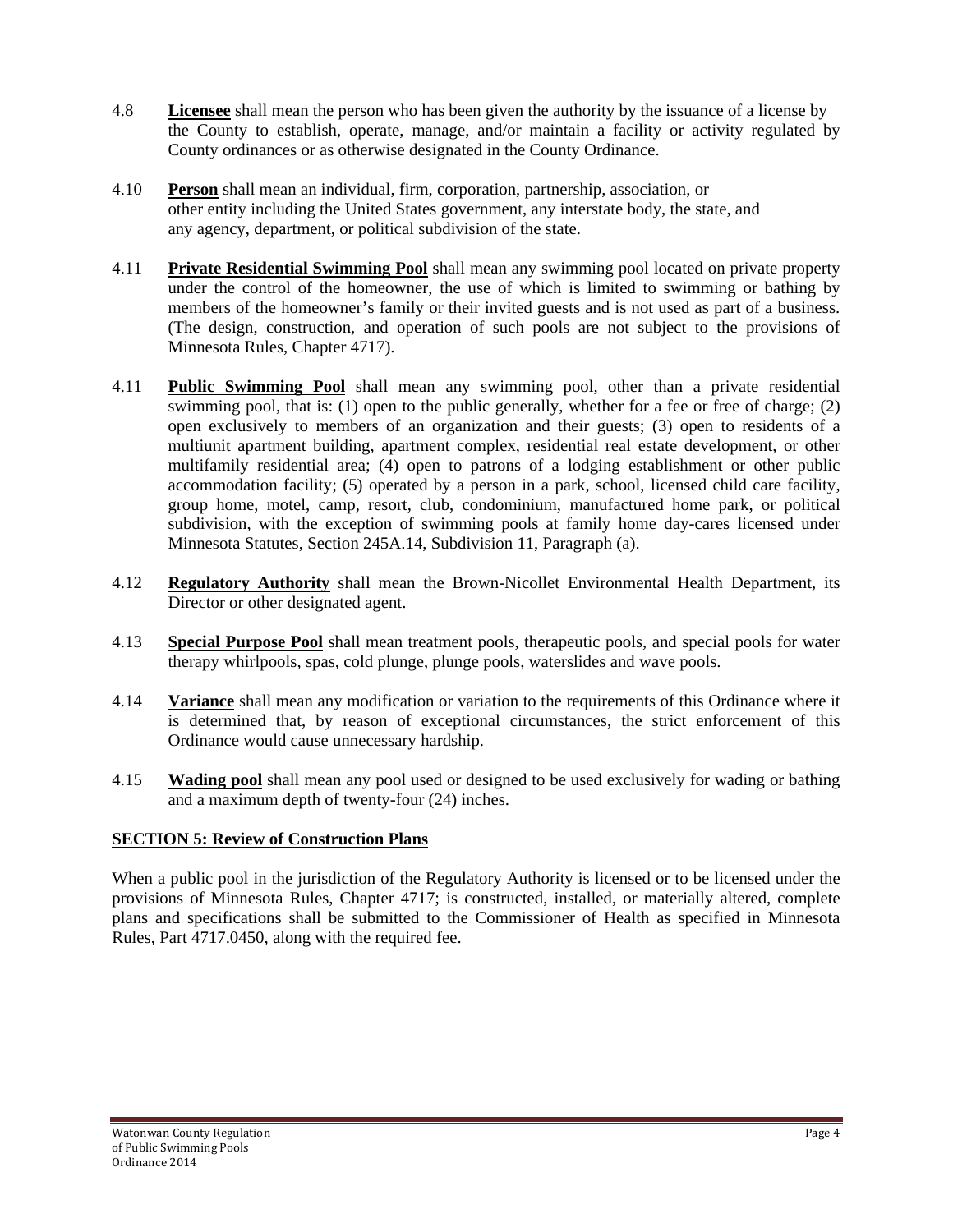# **SECTION 6: Licensure**

- 6.1The Regulatory Authority is authorized to issue licenses for the operation of public swimming pools and such pools are required to be licensed prior to commencing operation in any calendar year. It shall be unlawful for any person to operate a public pool within the jurisdiction of the Regulatory Authority who does not possess a valid license issued to them by the Brown-Nicollet Community Health Office as required by this Ordinance. Only a person who complies with the requirements of this Ordinance shall be entitled to receive and retain such a license.
- 6.2 Licenses issued pursuant to this Ordinance expire on December 31, of each year. License renewal applications shall be filed prior to January 1, in each calendar year or the first day of operation. Licenses shall become overdue and subject to a penalty after December 31, of each calendar year or thirty (30) days after the first day of operation. Every person seeking to operate a public swimming pool shall make application in writing to the Regulatory Authority. Such application shall include: the applicant's full name and address; whether such applicant is an individual, firm, partnership or corporation; the location of the facility to be licensed; as well as the signature of the applicant(s). Such application shall be provided by the Regulatory Authority. When a person is seeking to operate more than one swimming pool, an additional license and fee shall be required.
- 6.3 Applicants for license shall pay an annual license fee at a rate specified by the Board. This annual license fee may be adjusted as the Board shall deem appropriate. A penalty fee at a rate specified by the Board shall be added to the amount of the license fee and paid by the applicant if the annual license fee has not reached the Brown-Nicollet Community Health Office by the dates specified. Licenses shall not be transferable from one establishment, person, or location to another establishment, person, or location. When opening after October 1, and before January 1; a new business or new operator is only required to pay one-half (½) of the normal annual fee.
- 6.4 If the Regulatory Authority should determine from the application that the health and safety of the public will be properly safeguarded, approval of the license may be given. In the case of a newly constructed or altered pool, plans and specifications shall be submitted and approved by the Commissioner of Health as specified in Minnesota Rules, Part 4717.0450 before a license for operation is offered.
- 6.5 If the Regulatory Authority should determine from the application or subsequent inspection that the health and safety of the public in the pool will not be properly safeguarded, the Regulatory Authority may deny the application for licensure. Such applicant is entitled to a hearing before the Appeals Board as outlined in Section 10 of this Ordinance.

#### **SECTION 7: Inspection**

- 7.1 The Environmental Health Department shall inspect public swimming pools as frequently as necessary to ensure compliance with this Ordinance, but not less than the frequency established by Minnesota Statutes, Section 157.20.
- 7.2 Pursuant to Minnesota Rules, Part 4717.0375, the Regulatory Authority shall have the right to enter and have access to the public pool at any time during the conduct of business. No persons shall interfere with or hinder the Regulatory Authority in the performance of its duties, or refuse to permit the Regulatory Authority to make such inspections.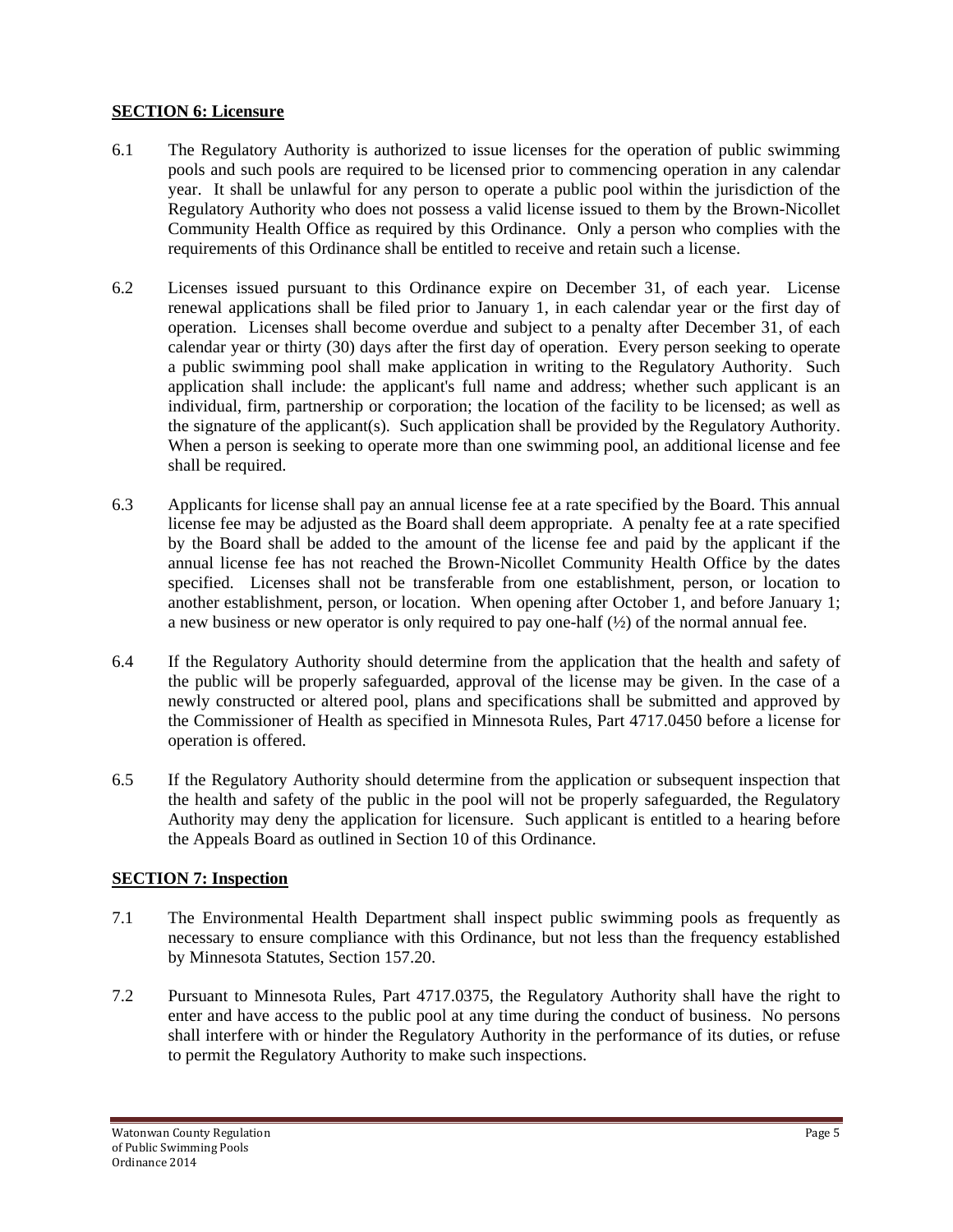- 7.3 The person operating a public pool shall, upon request of the Brown-Nicollet Environmental Health Department and after proper identification, permit access to all parts of the pool at any reasonable time for purpose of inspection and shall exhibit and allow copying of any records necessary to ascertain compliance with the provisions of this Ordinance.
- 7.4 When any of the conditions in the following items listed as A to F are found, a public pool must be immediately closed to use when so ordered by the Regulatory Authority. The owner of the pool or the owner's agent must place a sign at the entrance to the pool indicating that the pool is closed. The pool must remain closed until the condition is corrected and approval to reopen is granted by the Regulatory Authority. A pool must be closed when:

a. The units of lifesaving equipment specified in Minnesota Rules, Part 4717.1450, are not provided;

b. The water clarity standard specified in Minnesota Rules, Part 4717.1750, Subpart 7, is not met;

c. The disinfectant residual specified in Minnesota Rules, Part 4717.1750, Subpart 3, is not met;

d. The pool has been constructed or physically altered without approval of plans as required by Minnesota Rules, Part 4717.0450;

e. All pool drain equipment does not meet the requirements of Minnesota Statutes, Section 144.1222, Subdivisions 1(b), (c), and (d); and/or

f. There is any condition that endangers the health or safety of the public.

- 7.5 All findings of an inspection of a public pool shall be recorded on the inspection report form. One copy of the inspection report form shall be furnished to the person in charge. The completed inspection report form is a public document that shall be made available for public disclosure to any person who requests it, except when report forms are a part of pending litigations.
- 7.6 The inspection report form shall specify a specific and reasonable period of time for the correction of the violations. Correction of the violations shall be accomplished within the period specified.

# **SECTION 8: Suspension of License**

- 8.1 Licenses may be suspended temporarily by the Regulating Authority at any time for failure by the holder to comply with the requirements of this Ordinance. Whenever a license holder or operator has failed to comply with any notice requiring corrective action, issued under the provisions of this Ordinance, that license holder or operator may be notified in writing that the license upon service of notice is immediately suspended and that an opportunity for a hearing before the Appeals Board will be provided if a written request for appeal is filed within ten (10) business days with the Brown-Nicollet Environmental Health Director by the license holder.
- 8.2 Any person whose license or permit has been suspended may at any time make application for a re-inspection for the purpose of reinstatement of the license. Within ten (10) business days following receipt of a written request, including a statement signed by the applicant that in their opinion the condition(s) causing suspension of the license has/have been corrected, the Brown-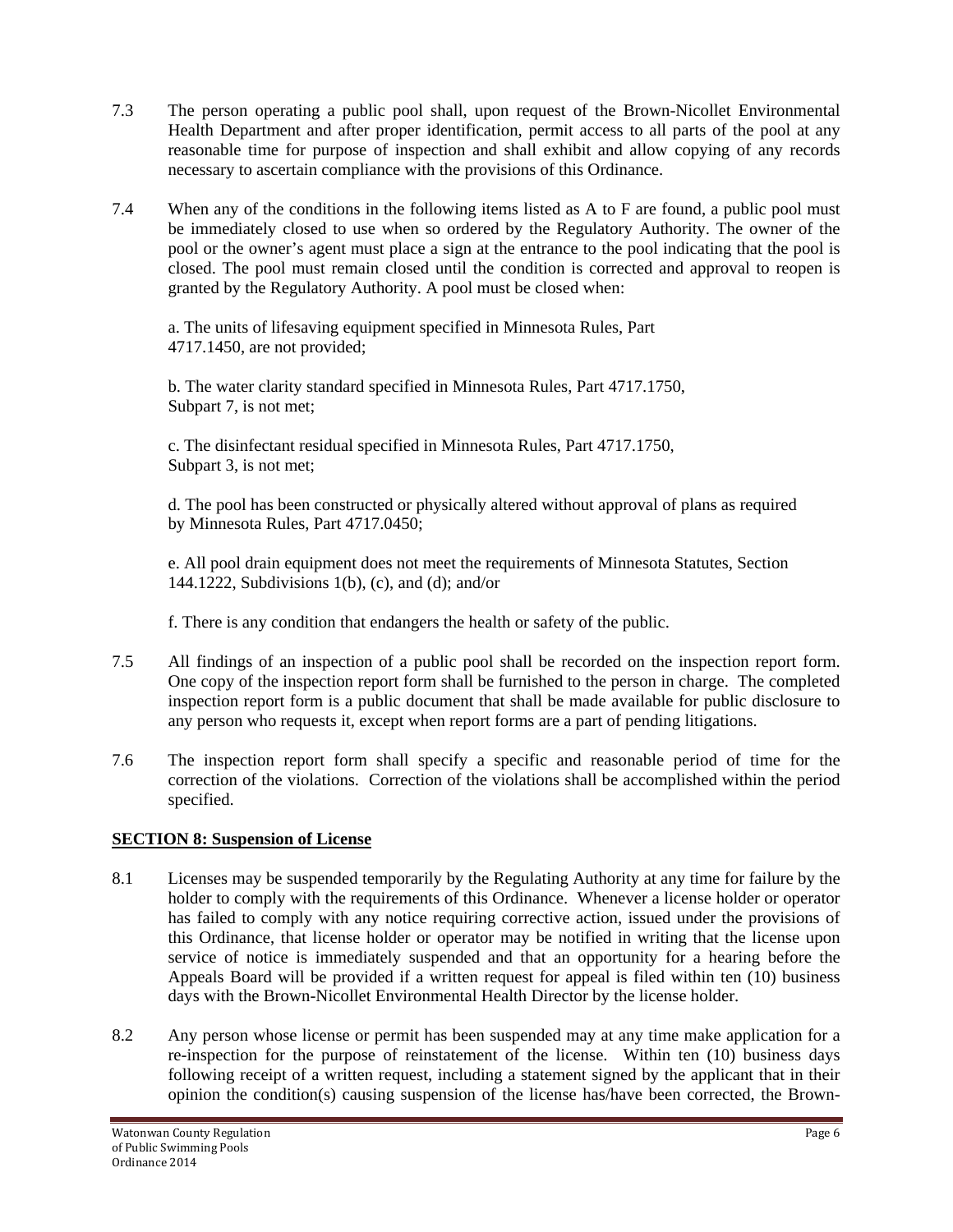Nicollet Environmental Health Director shall make a re-inspection. If the applicant is in compliance with the requirements of this Ordinance, the license shall be reinstated.

#### **SECTION 9: Revocation of License**

A license may be permanently revoked for serious or repeated violations of any of the requirements of this Ordinance; Minnesota Rules, Chapter 4717; or Minnesota Statutes, Section 144.1222; after the opportunity for a hearing before the Appeals Board is provided. Prior to such action, the Brown-Nicollet Environmental Health Director shall notify the license holder in writing, advising that the license shall be permanently revoked at the end of a five (5) day period.

#### **SECTION 10: Appeals Procedure**

Appeals shall be heard by the Appeals Board.

- 10.1 Request for Hearing. Any person affected by a notice of closure, suspension, or revocation shall be granted a hearing on the matter before the Appeals Board upon filing in the office of the Brown-Nicollet Environmental Health Director, a written petition requesting such a hearing and setting forth a brief statement on the grounds therefore. Said petition shall be filed within ten (10) business days after the notice was served.
- 10.2 Date of Hearing. The hearing requested shall be held not more than ten (10) business days after the date on which the petition was filed. The Chairperson of the Appeals Board may postpone the date of the hearing for a reasonable time beyond such ten (10) business day period, if in the judgment of the Chairperson, a good and sufficient reason exists for such postponement.
- 10.3 Notice of Hearing. The Brown-Nicollet Environmental Health Director shall cause five (5) business days written notice of the hearing to be given to the petitioner(s) by personal service or by mailing said notice to the petitioner(s)'s last known address.
- 10.4 Proceedings. At such hearing the petitioner(s), their agent, or attorney shall be given an opportunity to be heard and to show cause why the notice of closure, suspension, or revocation issued by the Brown-Nicollet Environmental Health Director should be modified or withdrawn. The Brown-Nicollet Environmental Health Director shall present a detailed written statement of their findings and recommendation(s) to the Appeals Board at the time of the hearing.
- 10.5 Decisions of the Appeals Board. The Appeals Board, within three (3) business days after such hearing, shall sustain, modify, or withdraw the notice of closure, suspension, or revocation depending upon its findings. A copy of the decision of the Appeals Board shall be served by mail to the petitioner(s). Any person aggrieved by the decision of the Appeals Board may seek relief therefrom in any court of competent jurisdiction as provided by the laws of the State of Minnesota.
- 10.6 Record of Proceedings. The proceedings of each hearing held before the Appeals Board pursuant to petition, including the findings and the recommendation(s) of the Environmental Services Director, shall be recorded and reduced to writing and entered as a public record in the office of the Brown-Nicollet Environmental Health Director. Such record shall include a copy of every notice, order, or writing issued in connection with the matter.